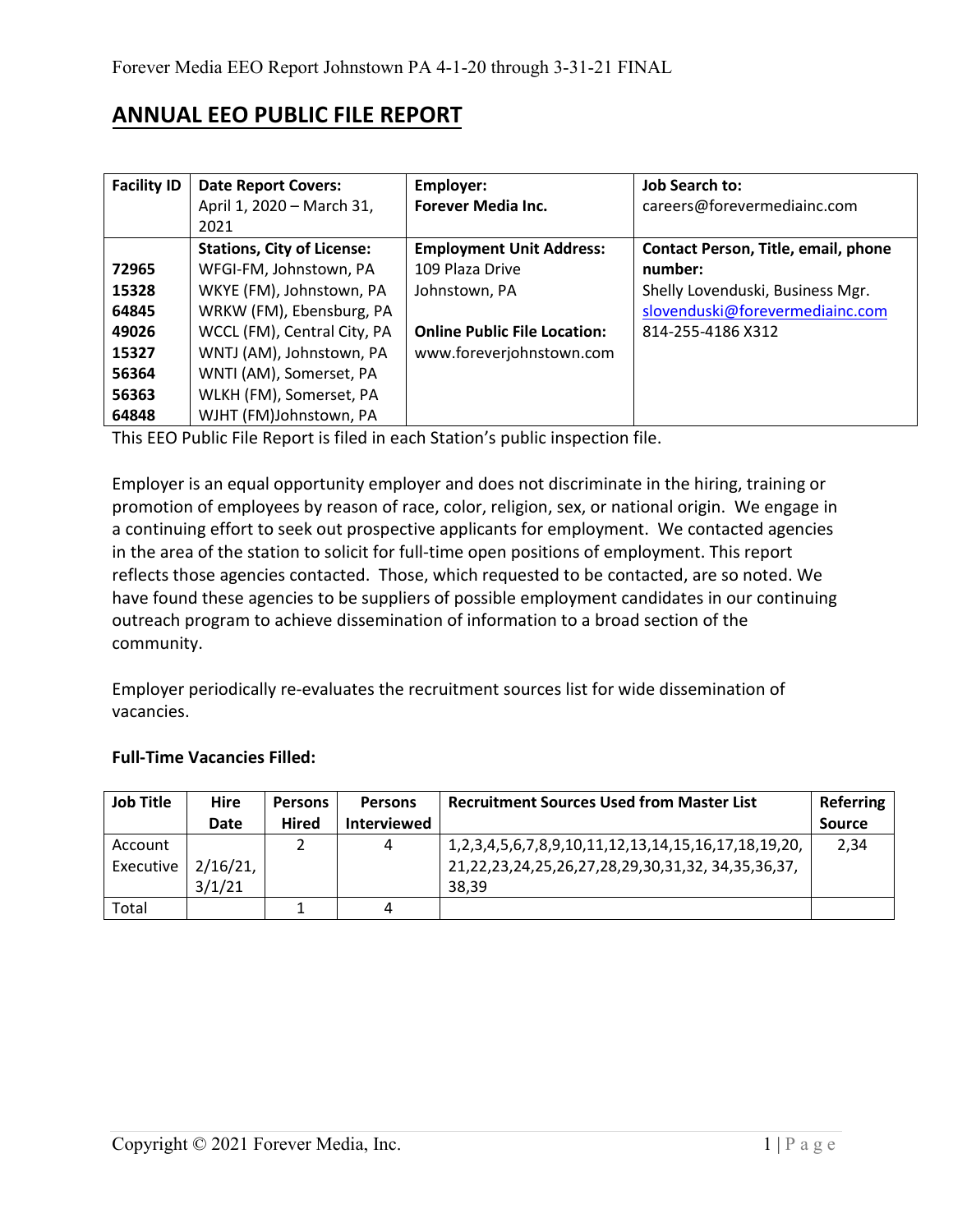### **Full-Time Recruitment Sources Master List:**

| Recruitment    | <b>Recruitment Source</b>                                                | <b>Source</b>       | <b>Referrals</b> |
|----------------|--------------------------------------------------------------------------|---------------------|------------------|
| <b>Source</b>  | Name, Address, Phone, Contact, email, URL                                | Requested           | from this        |
| <b>Number</b>  |                                                                          | <b>Notification</b> | source           |
| 1              | Forever Media Website                                                    | No                  | 0                |
|                | Bethany Hildebrand                                                       |                     |                  |
|                | 109 Plaza Drive, Johnstown, PA 15905                                     |                     |                  |
|                | 814-255-4186                                                             |                     |                  |
|                | ForeverAltoona.com<br>Forever Media ON-AIR Radio Stations                |                     |                  |
| $\overline{2}$ | WFGI-FM/WKYE(FM)/WCCL/WRKW-                                              | No                  |                  |
|                | FM/WJHT(FM)/WNTJ(AM)/WNTI(AM)                                            |                     | 3                |
|                | 109 Plaza Drive, Johnstown, PA 15905                                     |                     |                  |
|                | 814-255-4186                                                             |                     |                  |
|                | careers@forevermediainc.com                                              |                     |                  |
| 3              | Walk-Ins, Employee Referrals, Other                                      | No                  | 0                |
|                | Bethany Hildebrand, General Sales Manager                                |                     |                  |
|                | 109 Plaza Drive, Johnstown, PA 15905<br>814-255-4186                     |                     |                  |
|                | careers@forevermediainc.com                                              |                     |                  |
| 4              | Internal Posting - Johnstown                                             | No                  | 0                |
|                | 109 Plaza Drive, Johnstown, PA 15905                                     |                     |                  |
|                | Shelly Lovenduski                                                        |                     |                  |
|                | 814-255-4186                                                             |                     |                  |
|                | Slovenduski @forevermediainc.com                                         |                     |                  |
| 5              | Internal Posting - Brownsville<br>123 Blaine Road, Brownsville, PA 15417 | No                  | 0                |
|                | Joyce Nicholson                                                          |                     |                  |
|                | 724-938-2000                                                             |                     |                  |
|                | jnicholson@forevermediainc.com                                           |                     |                  |
| 6              | Internal Job Posting - Cumberland                                        | No                  | 0                |
|                | 350 Byrd Avenue, Cumberland, MD 21502                                    |                     |                  |
|                | Jeanie McLaughlin                                                        |                     |                  |
|                | 301-722-6666<br>jmclaughlin@forevermediainc.com                          |                     |                  |
|                | Internal Job Posting - Altoona                                           |                     |                  |
| 7              | One Forever Drive, Hollidaysburg, PA 16648                               | No                  | 0                |
|                | <b>Jody Downing</b>                                                      |                     |                  |
|                | 814-941-9800                                                             |                     |                  |
|                | jdowningi@forevermediainc.com                                            |                     |                  |
| 8              | Internal Job Posting - State College                                     | No                  | 0                |
|                | 2551 Park Center Blvd, State College, PA 16801<br>Andy Kreiser           |                     |                  |
|                | 814-237-9800                                                             |                     |                  |
|                | akreiser@forevermediainc.com                                             |                     |                  |
| 9              | Internal Job Posting - Meadville/Franklin                                | No                  | 0                |
|                | 900 Water Street, Meadville, PA 16335                                    |                     |                  |
|                | <b>Jill Hamilton</b>                                                     |                     |                  |
|                | 814-724-1111<br>jhamilton@forevermediainc.com                            |                     |                  |
| 10             | Internal Job Posting - Sharon/New Castle                                 |                     | 0                |
|                | 87 Stambaugh Avenue, Suite 3, Sharon, PA 16146                           | No                  |                  |
|                | Jill Hamilton                                                            |                     |                  |
|                | 724-308-7208                                                             |                     |                  |
|                | jhamilton@forevermedainc.com                                             |                     |                  |
| 11             | Internal Job Posting - Pittsburgh                                        | No                  | 0                |
|                | 2 Robinson Plaza, Suite 410, Pittsburgh, PA 15205                        |                     |                  |
|                | Dottie McCartney<br>412-275-3393                                         |                     |                  |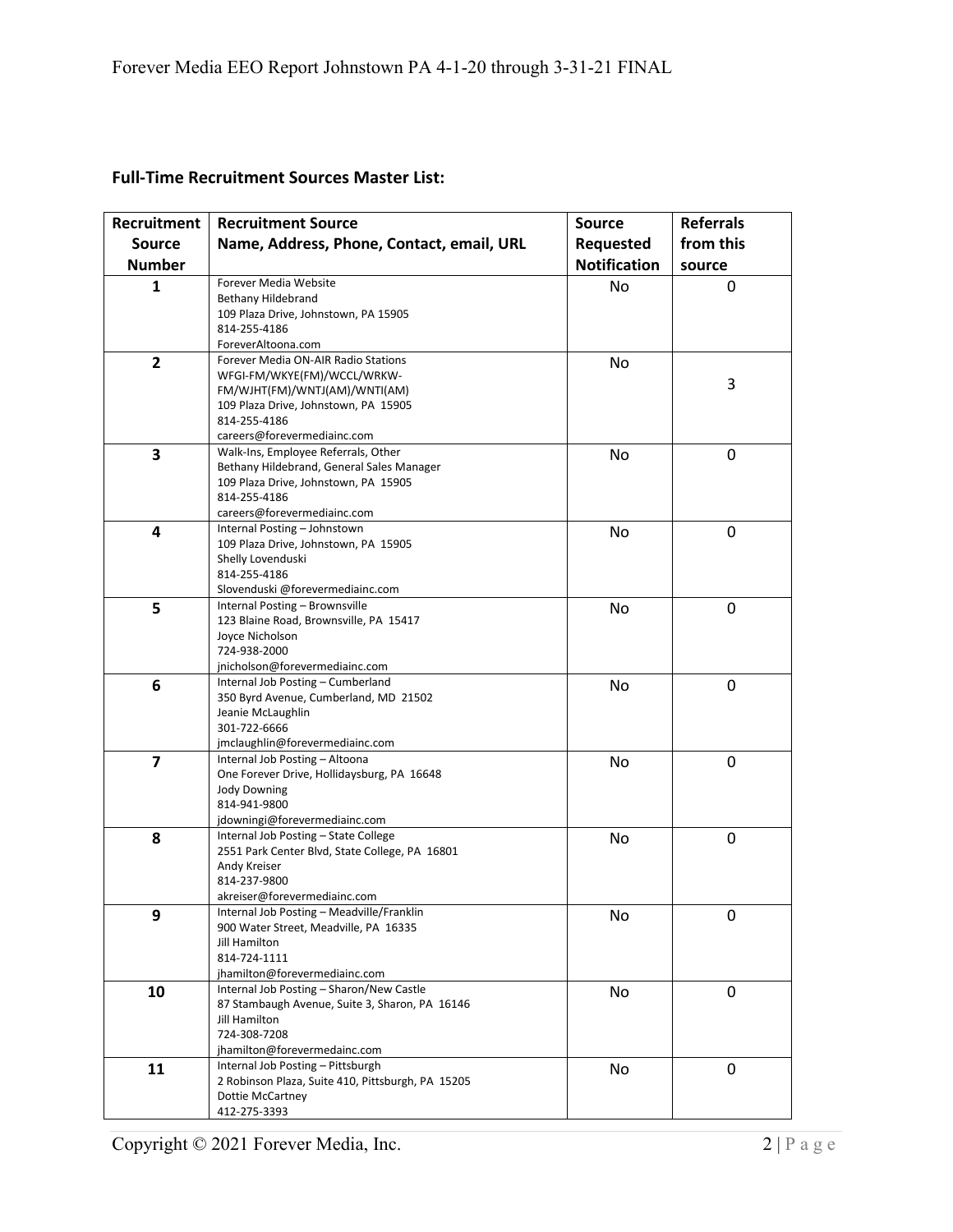|    | dmmccartney@forevermediainc.com                                             |    |             |
|----|-----------------------------------------------------------------------------|----|-------------|
| 12 | Internal Job Posting - York/Hanover                                         | No | 0           |
|    | 275 Radio Road, Hanover, PA 17331                                           |    |             |
|    | <b>Tammy Signor</b>                                                         |    |             |
|    | 717-637-3831                                                                |    |             |
|    | tsignor@forevermediainc.com                                                 |    |             |
|    | Internal Job Posting - Easton                                               |    |             |
| 13 | 306 Port Street, Easton, MD 21601                                           | No | $\mathbf 0$ |
|    |                                                                             |    |             |
|    | Lynn Moore                                                                  |    |             |
|    | 410-822-3301                                                                |    |             |
|    | Imoore@forevermediainc.com                                                  |    |             |
| 14 | Internal Job Posting - Delmarva                                             | No | 0           |
|    | 227 Shipley Road, Wilmington, DE 19801                                      |    |             |
|    | Bobbie Jo Clifford                                                          |    |             |
|    | 302-478-2700                                                                |    |             |
|    | bclifford@forevermediainc.com                                               |    |             |
| 15 | Internal Job Posting - Havre De Grace                                       | No | 0           |
|    | 707 Revolution Street, Havre De Grace, MD 21078                             |    |             |
|    | Nick Brino                                                                  |    |             |
|    | 866-664-1037                                                                |    |             |
|    | nbrino@forevermediainc.com                                                  |    |             |
| 16 | Internal Job Posting - Milford                                              | No | 0           |
|    | 1666 Blairs Pond Rd, Milford, DE 19963                                      |    |             |
|    | 410-822-3301                                                                |    |             |
|    | Sandra Gay                                                                  |    |             |
|    | sgay@forevermediainc.com                                                    |    |             |
|    |                                                                             |    |             |
| 17 | Internal Job Posting - Lebanon, PA<br>440 Rebecca Street, Lebanon, PA 17046 | No | 0           |
|    | 717-272-7651                                                                |    |             |
|    |                                                                             |    |             |
|    | bsmith@forevermediainc.com                                                  |    |             |
| 18 | African American Heritage Project                                           | No | $\mathbf 0$ |
|    | 3000 Ivyside Drive, Altoona, PA 16602                                       |    |             |
|    | Harriet Gaston                                                              |    |             |
|    | 814-949-5281                                                                |    |             |
|    | Hlg5@psu.edu                                                                |    |             |
| 19 | <b>Blair County Community Action Agency</b>                                 | No | 0           |
|    | 1420 4th Street, Altoona, PA 16601                                          |    |             |
|    | April Hileman                                                               |    |             |
|    | 814-946-3651                                                                |    |             |
|    | april.hileman@blaircap.org                                                  |    |             |
| 20 | PAID (Hiram G. Andrews Center)                                              | No | 0           |
|    | <b>Bob Grassi</b>                                                           |    |             |
|    | 727 Goucher Street                                                          |    |             |
|    | Johnstown, PA 15905                                                         |    |             |
|    | rgrassi@pa.gov                                                              |    |             |
|    | GACTC - New Choices-New Options, Altoona                                    |    |             |
| 21 | 1500 4th Avenue, Altoona, PA 16602                                          | No | 0           |
|    | Kim Ciccarella                                                              |    |             |
|    | 814-946-8562                                                                |    |             |
|    |                                                                             |    |             |
|    | kim.ciccarella@gactc.edu                                                    |    |             |
| 22 | Goodwill Industries                                                         | No | $\mathbf 0$ |
|    | Harry Weigel                                                                |    |             |
|    | 540 Central Ave                                                             |    |             |
|    | Johnstown, PA 15902                                                         |    |             |
|    | 814 536-3536                                                                |    |             |
| 23 | Cambria County Domestic Relations, Ebensburg                                | No | 0           |
|    | Erin Au                                                                     |    |             |
|    | 499 Manor Drive                                                             |    |             |
|    | Ebensburg, Pa 15931                                                         |    |             |
| 24 | Juniata College                                                             | No | 0           |
|    | 1700 Moore Street, Huntingdon, PA 16652                                     |    |             |
|    | <b>Tammy Stuber</b>                                                         |    |             |
|    | 814-641-3350                                                                |    |             |
|    | stubert@juniata.edu                                                         |    |             |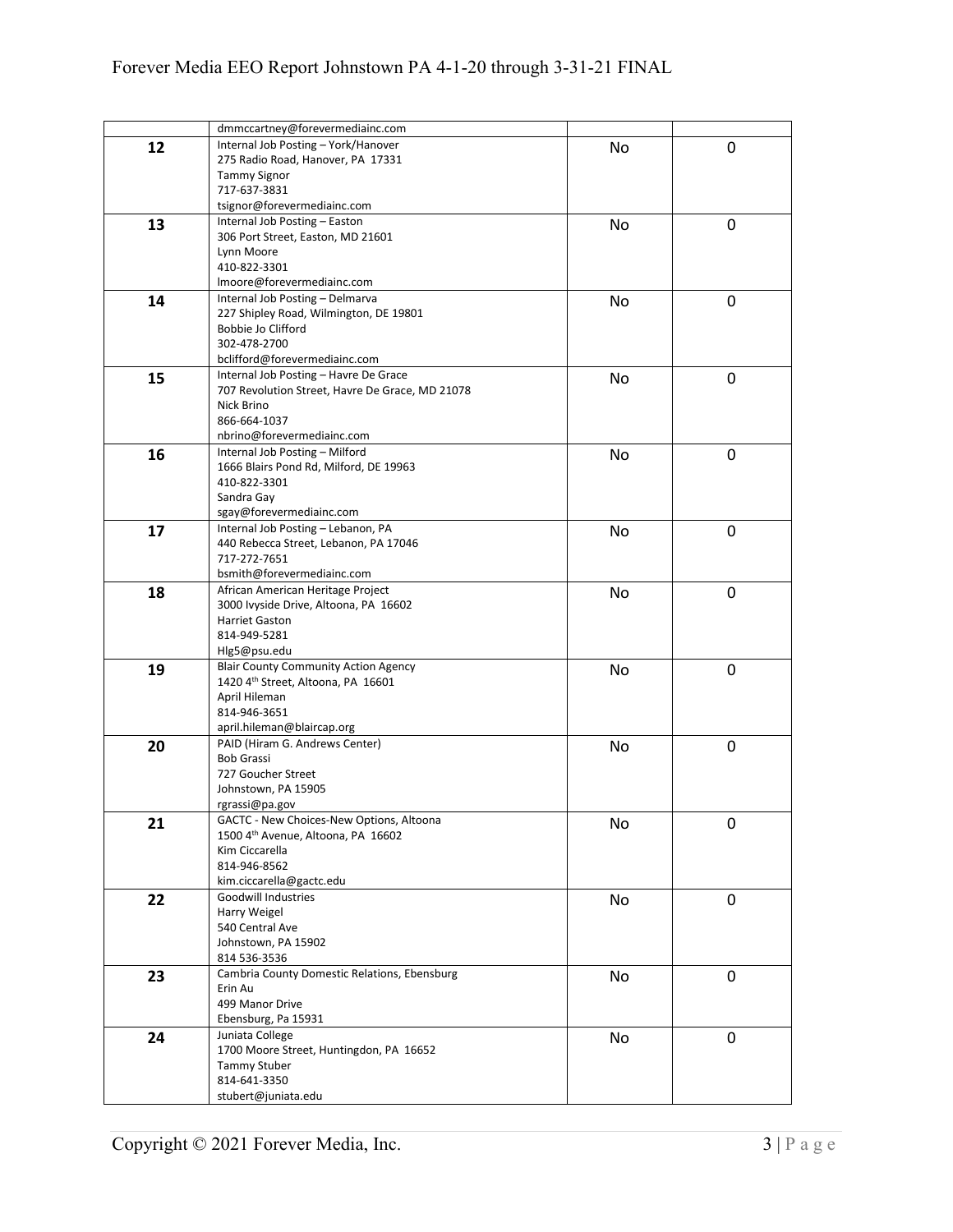| 25 | PA Career Link Job Gateway<br>445 School House Road<br>Johnstown, PA 15904<br>814 533-2493<br>deoleary@state.pa.us                                                     | No | 0            |
|----|------------------------------------------------------------------------------------------------------------------------------------------------------------------------|----|--------------|
| 26 | PA Highlands Community College<br>Cara Moyer<br>101 Community Way                                                                                                      | No | 0            |
|    | Johnstown, PA 15904<br>814 262-6400<br>cmoyer@pennhighlands.edu                                                                                                        |    |              |
| 27 | Veterans Community Initiatives<br>Amber Wilson<br>727 Goucher Street<br>Johnstown, PA 15905<br>814 255-0355<br>wilsona@atlanticbb.net                                  | No | 0            |
| 28 | St. Francis University<br>117 Evergreen Drive, PO Box 600, Loretto, PA 15940<br>Rebecca Cacciatti<br>rcacciotti@francis.edu                                            | No | 0            |
| 29 | South Hills School of Business<br>508 58th Street, Altoona, PA 16602<br>Lora Beamenderfer<br>814-944-6134<br>lbeamenderfer@southhills.edu                              | No | 0            |
| 30 | PA Highland Community College<br>Blair Center, Logan Valley Mall<br>5580 Goods Lane, Altoona, PA 16602<br>814-201-2700<br>careerservices@pennhighlands.edu             | No | 0            |
| 31 | Vocational Rehabilitation & Employment<br>Ken Wise<br>814-650-1416<br>kwise@pa.gov                                                                                     | No | 0            |
| 32 | PA Association of Broadcasters<br>2018 North 3rd Street, Suite 105, Harrisburg, PA 17101<br>Gail Ponti<br>717-482-4820<br>gponti@pab.org                               | No | 0            |
| 33 | American Women in Radio & TV<br>8405 Greensboro Drive, Suite 800, McLean, VA 22102<br>703-506-3290<br>(Address was updated 3/1/19-Last posting was returned to sender) | No | 0            |
| 34 | Indeed<br>177 Broad Street, 6th Floor, Stamford, CT 06901<br>888-746-9333<br><b>Customer Support</b><br>www.indeed.com                                                 | No | $\mathbf{1}$ |
| 35 | College of Communication-PSU<br>208D Carnegie Building, University Park, PA 16802<br>Robert P Martin<br>814-863-4674<br>Rpm163@psu.edu                                 | No | 0            |
| 36 | Business & Professional Women of PA<br>Marilyn Tallant, PA President<br>724-523-2505<br>tallantmj@aol.com                                                              | No | 0            |
| 37 | Allegheny College of Maryland, Bedford Campus<br>18 North River Lane, Everett, PA 15537<br>Maryann Clark<br>814-652-9528<br>mclark@allegany.edu                        | No | 0            |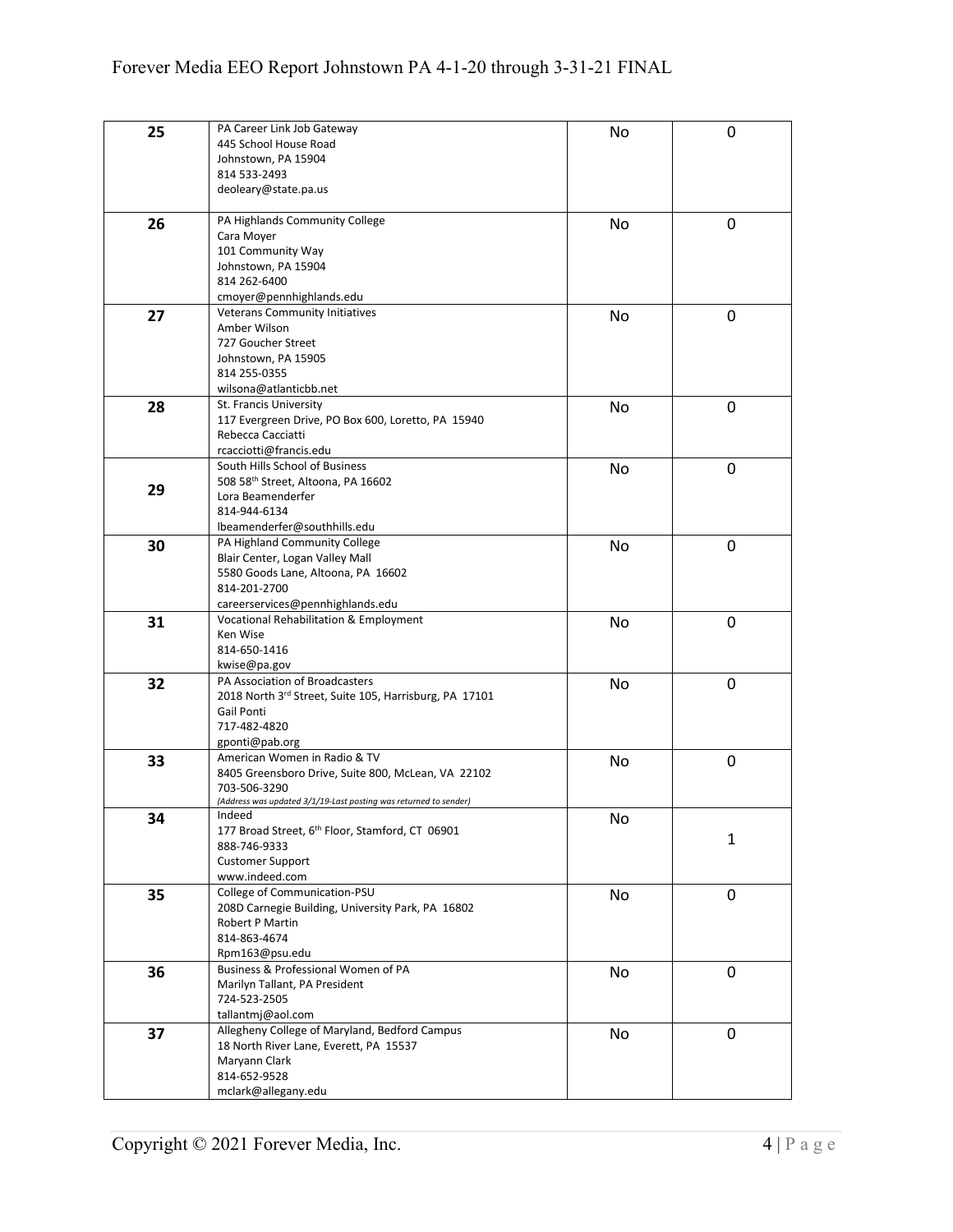## Forever Media EEO Report Johnstown PA 4-1-20 through 3-31-21 FINAL

| 38 | GFWC Hollidaysburg Area Women's Club<br>PO Box 662, Hollidaysburg, PA 16648<br>Megan James<br>gfwchawc@gmail.com     | No.          |  |
|----|----------------------------------------------------------------------------------------------------------------------|--------------|--|
| 39 | NAACP, Blair County<br>2100 6th Avenue, Altoona, PA 16602<br>Donald Witherspoon<br>814-942-1126<br>dew2312@yahoo.com | No.          |  |
| 40 | Allaccess.com (programming only)                                                                                     | No           |  |
| 41 | Radioonline.com (programming only)                                                                                   | No.          |  |
|    |                                                                                                                      | <b>Total</b> |  |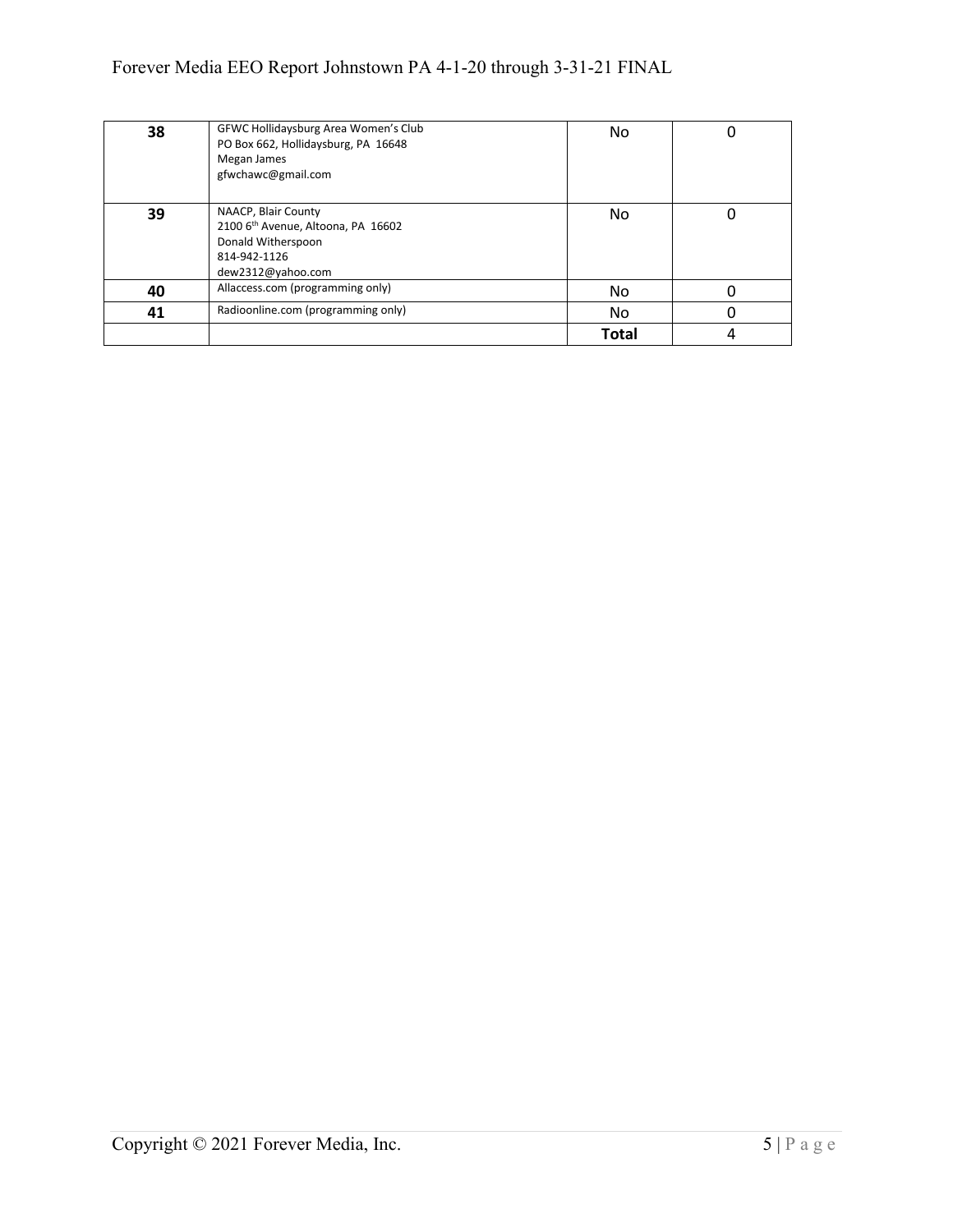## **Outreach Activities List:**

| Outreach                | <b>Date</b> | Recruitment                                                       | <b>Description</b>                                                                                                                                                                                                                                                                                                                                                              | <b>Participants</b>                                                                                                                                                                                                                                           |
|-------------------------|-------------|-------------------------------------------------------------------|---------------------------------------------------------------------------------------------------------------------------------------------------------------------------------------------------------------------------------------------------------------------------------------------------------------------------------------------------------------------------------|---------------------------------------------------------------------------------------------------------------------------------------------------------------------------------------------------------------------------------------------------------------|
| <b>Number</b>           |             | <b>Initiative</b>                                                 |                                                                                                                                                                                                                                                                                                                                                                                 |                                                                                                                                                                                                                                                               |
| 1                       | 04/15/20    | #1 Conventions, Job<br>Fairs, Career Days,<br><b>Career Fairs</b> | <b>Shippensburg University's Career, Mentoring</b><br>and Professional Development Center offered<br>the Career CUB Take Over 2020 Spring Career &<br>Internship Fair. This virtual fair was held on<br>April 15, 2020 from 10:30 a.m. to 2 p.m.<br>through the Ship Career Connection Symplicity<br>link.                                                                      | Courtney Paul-<br>Wessner, Jill<br>Hamilton, Judy<br>Vavrek, Andy<br>Kreiser, David<br>Pavlic, Bethany<br>Hildebrand, Mark<br>Schollenberger,<br>Don Dalesio,<br>Michael Vennare,<br><b>Tammy Signor</b><br>who represented<br>all Forever Media<br>Stations. |
| $\overline{2}$          | 05/21/20    | #1 Conventions, Job<br>Fairs, Career Days,<br><b>Career Fairs</b> | Shippensburg University's Career, Mentoring<br>and Professional Development Center held the<br>Raider Graduate Virtual Job Fair on May<br>21,2020, 2020 from 3 p.m. to 5 p.m. through<br>the Ship Career Connection Symplicity link.                                                                                                                                            | Diane Fetty, CHRD<br>represented all of<br>the Forever Media<br>stations                                                                                                                                                                                      |
| $\overline{\mathbf{3}}$ | 10/14/20    | #1 Conventions, Job<br>Fairs, Career Days,<br><b>Career Fairs</b> | All Majors: Fall 2020 Virtual Job &<br><b>Internship Fair.</b> As college students and<br>employers both face uncertainty with the<br>economy and job market, Dickinson College,<br>Gettysburg College, and Mount St. Mary's<br>University are partnering to bring you two<br>unique opportunities to virtually connect with<br>7,000+ students across three schools this fall. | Diane Fetty, CHRD<br>represented all of<br>the Forever Media<br>stations                                                                                                                                                                                      |
| 4                       | 11/12/20    | #1 Conventions, Job<br>Fairs, Career Days,<br><b>Career Fairs</b> | Keystone Virtual Fall 2020 Grad,<br>Internship & Career Fair. Meet and<br>network with Keystone Students and<br>Alumni.                                                                                                                                                                                                                                                         | Diane Fetty, CHRD<br>represented all of<br>the Forever Media<br>stations                                                                                                                                                                                      |
| 5                       | 11/18/20    | #1 Conventions, Job<br>Fairs, Career Days,<br><b>Career Fairs</b> | <b>Career Link and Fayette Chamber Virtual</b><br><b>Career Expo.</b> The Fayette Business Education<br>Partnership, PA CareerLink<br>Fayette and the Fayette Chamber of Commerce<br>are partnering together to present WORK!<br>Fayette County - Virtual<br>Career Expo!                                                                                                       | Diane Fetty, CHRD<br>represented all of<br>the Forever Media<br>stations                                                                                                                                                                                      |
| 6                       | 12/2/20     | #1 Conventions, Job<br>Fairs, Career Days,<br><b>Career Fairs</b> | Virtual Fall Career Fair-Colleges of<br>Business, Technology, Arts and Sciences.<br>Meet and network with WilmU Student<br>and Alumni.                                                                                                                                                                                                                                          | Diane Fetty, CHRD<br>represented all of<br>the Forever Media<br>stations                                                                                                                                                                                      |
| $\overline{\mathbf{z}}$ | 2/17/21     | #1 Conventions, Job<br>Fairs, Career Days,<br><b>Career Fairs</b> | Robert Morris University 2021 Spring Career<br>and Student Engagement Fair- Meet and<br>network with RMU students and Alumni.                                                                                                                                                                                                                                                   | Diane Fetty, CHRD<br>represented all of<br>the Forever Media<br>stations                                                                                                                                                                                      |
| 8                       | 2/19/21     | #1 Conventions, Job                                               | 22nd ANNUAL JOB EXPO/THE PENNSYLVANIA                                                                                                                                                                                                                                                                                                                                           | Diane Fetty, CHRD                                                                                                                                                                                                                                             |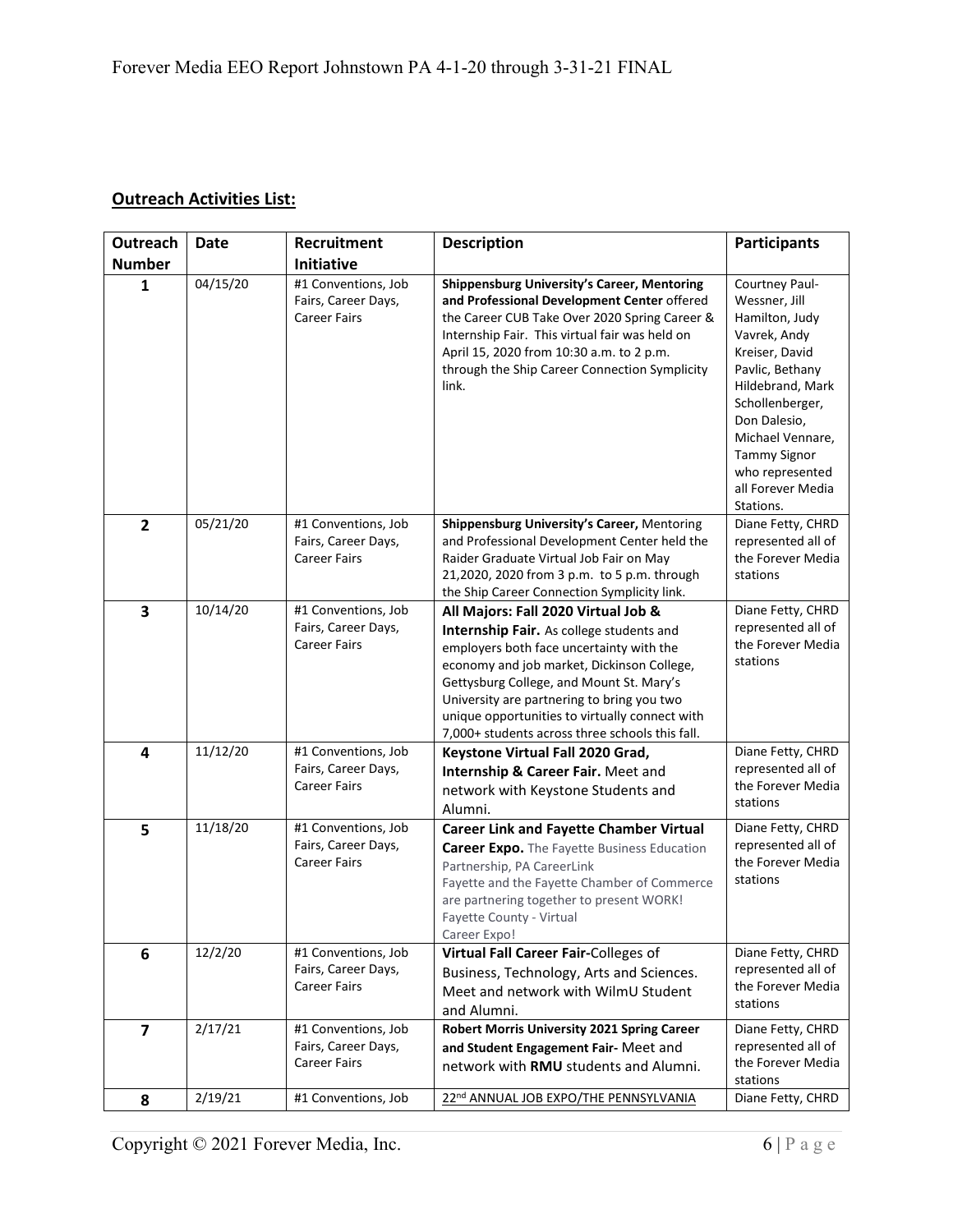|    |              | Fairs, Career Days, | <b>STATE UNIVERSITY- THE COLLEGE OF</b>                                                               | represented all of |
|----|--------------|---------------------|-------------------------------------------------------------------------------------------------------|--------------------|
|    |              | <b>Career Fairs</b> | COMMUNICATIONS Participation in the 2021                                                              | the Forever Media  |
|    |              |                     | PSU College of Communications Virtual                                                                 | stations           |
|    |              |                     |                                                                                                       |                    |
|    |              |                     | JobExpo. The Pennsylvania State University's                                                          |                    |
|    |              |                     | College of Communications is the largest                                                              |                    |
|    |              |                     | ACEEJMC accredited undergraduate                                                                      |                    |
|    |              |                     | communications program in the country. This                                                           |                    |
|    |              |                     | Job Expo is designed for Penn State's top-notch                                                       |                    |
|    |              |                     | advertising, public relations, film/video,                                                            |                    |
|    |              |                     | journalism, media studied and                                                                         |                    |
|    |              |                     | telecommunications students and alumni to                                                             |                    |
|    |              |                     | meet with Radio Broadcasting Groups, public                                                           |                    |
|    |              |                     | relations firms, newspapers, magazines,                                                               |                    |
|    |              |                     | production companies and broadcast and cable                                                          |                    |
|    |              |                     | organizations. We have found that                                                                     |                    |
|    |              |                     | participation in this Job Expo has provided us an                                                     |                    |
|    |              |                     | opportunity to meet strong candidates with                                                            |                    |
|    |              |                     | relevant experience in an extremely efficient                                                         |                    |
|    |              |                     | manner covering the entire mid-Atlantic region.                                                       |                    |
|    |              |                     | By participating in the 2020 Virtual JobExpo                                                          |                    |
|    |              |                     | Comm, we had access to over 5,000 students                                                            |                    |
|    |              |                     | from Penn State. Penn State University changed                                                        |                    |
|    |              |                     | its job fair to a virtual event in light of the Covid-                                                |                    |
|    |              |                     | 19 situation in the country at this time.                                                             |                    |
| 9  | 2/24/21      | #1 Conventions, Job | Maryland and Pennsylvania Liberal Arts Career                                                         | Diane Fetty, CHRD  |
|    |              | Fairs, Career Days, | Fair -Institutions include Gettysburg College,                                                        | represented all of |
|    |              | <b>Career Fairs</b> | Goucher College, Hood College, McDaniel                                                               | the Forever Media  |
|    |              |                     | College, Mount St. Mary's University,                                                                 | stations           |
|    |              |                     | Muhlenberg College, Notre Dame of Maryland                                                            |                    |
|    |              |                     | University, St. John's College, Ursinus College,                                                      |                    |
|    |              |                     | and Washington College. Employers had an                                                              |                    |
|    |              |                     | opportunity to meet and talk with 19,300+                                                             |                    |
|    |              |                     | students from 10 liberal arts institutions!                                                           |                    |
| 10 | 2/25/21      | #1 Conventions, Job | The University of Maryland Eastern Shore                                                              | Diane Fetty, CHRD  |
|    |              | Fairs, Career Days, | <b>Career and Professional Development Center -</b>                                                   | represented all of |
|    |              | <b>Career Fairs</b> | Spring 2021 Virtual Career Fair. Employers had                                                        | the Forever Media  |
|    |              |                     | the advantage of this unique opportunity to                                                           | stations           |
|    |              |                     | meet virtually with motivated and talented                                                            |                    |
|    |              |                     | individuals. Many students are seeking                                                                |                    |
|    |              |                     | employment opportunities and internships.                                                             |                    |
|    | 2/26/21      | #1 Conventions, Job | Juniata College Career Day 2021 Participation in   Diane Fetty, CHRD                                  |                    |
| 11 |              | Fairs, Career Days, | the 2021 Juniata College Career Day virtual                                                           | represented all of |
|    |              | <b>Career Fairs</b> | event. This event was designed to bring                                                               | the Forever Media  |
|    |              |                     | students together with employers and alumni                                                           | stations           |
|    |              |                     | from 120+ business, industry and public service                                                       |                    |
|    |              |                     | to discuss student career options, internships                                                        |                    |
|    |              |                     | and full-time employment opportunities.                                                               |                    |
| 12 | 05/20/20 and | #2 Host Job Fair    | Beginning 2/26/21 through 3/5/21 Forever                                                              | Diane Fetty, CHRD  |
|    | ongoing      |                     | Media, Inc. Johnstown hosted an Online Job                                                            |                    |
|    |              |                     | Fair. Upon Visiting foreverjohnstown.com, each                                                        |                    |
|    |              |                     |                                                                                                       |                    |
|    |              |                     | visitor was invited to view career opportunities<br>within our market as well as clients who are also |                    |
|    |              |                     |                                                                                                       |                    |
|    |              |                     | looking to recruit.                                                                                   |                    |
| 13 | None this    | #5 Forever Media    | Forever Media Radio helps prepare students to                                                         |                    |
|    | period.      | Internship Program  | take their place in society as active, critical and                                                   |                    |
|    |              |                     | engaged media professionals. We provide                                                               |                    |
|    |              |                     | internship opportunities to students every year.                                                      |                    |
|    |              |                     | We work to design a program that allows                                                               |                    |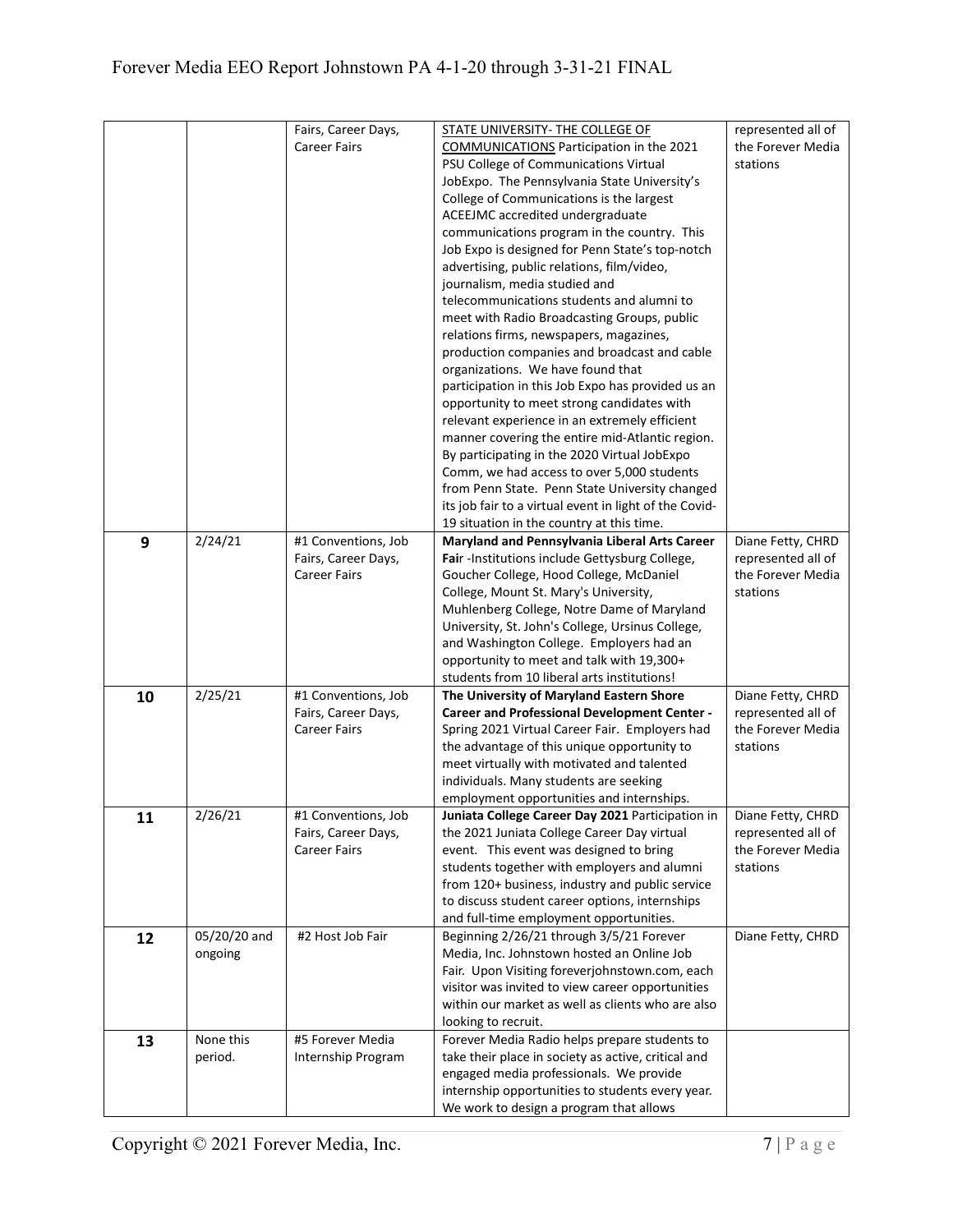|    |                                 |                                                                                 | students to earn college credit for hands on<br>experience at the radio station. The Internships<br>are designed to meet the needs of the radio<br>station and academic requirements of the<br>college or university where the student is<br>enrolled. Each internship is uniquely designed<br>to help prepare students to take their place in<br>society as active, critical and engaged media<br>professionals. Students may work with the<br>News Director, Program Director, Business<br>Manager, Chief Engineer, Sales Manager or the<br>General Manager to fulfill their Internship.<br>Promotional interns. They helped develop,<br>plan, implement, and recap ways to market and<br>promote the station group. They attend Live<br>Action Broadcasts for the radio network and<br>help promote the event. |                                                                                                                                                                  |
|----|---------------------------------|---------------------------------------------------------------------------------|-------------------------------------------------------------------------------------------------------------------------------------------------------------------------------------------------------------------------------------------------------------------------------------------------------------------------------------------------------------------------------------------------------------------------------------------------------------------------------------------------------------------------------------------------------------------------------------------------------------------------------------------------------------------------------------------------------------------------------------------------------------------------------------------------------------------|------------------------------------------------------------------------------------------------------------------------------------------------------------------|
| 14 | 06/22/2020                      | #8 Establishment of<br><b>Training Programs for</b><br><b>Station Personnel</b> | Pennsylvania Association of Broadcasters held a<br>virtual meeting. Presentations of broadcast<br>innovations, programming and legal concerns.                                                                                                                                                                                                                                                                                                                                                                                                                                                                                                                                                                                                                                                                    | Bobbi Castellucci,<br>Market Mgr.,<br>Dave Davies,<br>Market Manager,<br>Mike Sherry, VP of<br>Sales                                                             |
| 15 | 09/23/20                        | #8 Establishment of<br><b>Training Programs for</b><br><b>Station Personnel</b> | Pennsylvania Association of Broadcasters held a<br>Board of Directors Meeting virtually.<br>Presentations of broadcast innovations,<br>programming and legal concerns.                                                                                                                                                                                                                                                                                                                                                                                                                                                                                                                                                                                                                                            | Bobbi Castellucci,<br>Market Mgr.,<br>Dave Davies,<br>Market Manager,<br>Mike Sherry, VP of<br>Sales                                                             |
| 16 | 09/28/20<br>through<br>09/29/20 | #8 Establishment of<br><b>Training Programs for</b><br><b>Station Personnel</b> | Forever Media manager/owner attended the<br>AIMS (Association of Independent Metropolitan<br>Stations) conference virtually. This two-day<br>conference presented discussions regarding the<br>radio business and new opportunities and<br>problem solving.                                                                                                                                                                                                                                                                                                                                                                                                                                                                                                                                                       | Lynn Deppen,<br>President and<br>Mike Sherry, VP of<br>Sales                                                                                                     |
| 17 | 12/10/2020                      | #8 Establishment of<br><b>Training Programs for</b><br><b>Station Personnel</b> | Pennsylvania Association of Broadcasters held<br>the 2020 Board of Directors Meeting virtually.<br>Presentations of broadcast innovations,<br>programming and legal concerns.                                                                                                                                                                                                                                                                                                                                                                                                                                                                                                                                                                                                                                     | Bobbi Castellucci,<br>Market Mgr.,<br>Dave Davies,<br>Market Manager,<br>Mike Sherry, VP of<br>Sales                                                             |
| 18 | $2/22/21$ and<br>2/23/21        | #8 Establishment of<br>Training Programs for<br><b>Station Personnel</b>        | Forever Media Manager/owner attended the<br>AIMS (Association of Independent Metropolitan<br>Stations) virtually. This two-day conference<br>presented discussions regarding the radio<br>business and new opportunities and problem<br>solving.                                                                                                                                                                                                                                                                                                                                                                                                                                                                                                                                                                  | Lynn Deppen,<br>President and<br>Mike Sherry, VP of<br>Sales                                                                                                     |
| 19 | 3/9/21<br>through<br>3/11/21    | #8 Establishment of<br>Training Programs for<br><b>Station Personnel</b>        | RSC Sound Software conducted training for<br>Program Directors on the music selector<br>product called GSelector.                                                                                                                                                                                                                                                                                                                                                                                                                                                                                                                                                                                                                                                                                                 | Program Directors<br>Altoona,<br>Johnstown,<br>Meadville,<br>Pittsburgh,<br>Brownsville, State<br>College, York, PA;<br>Wilmington, DE;<br>and Cumberland,<br>MD |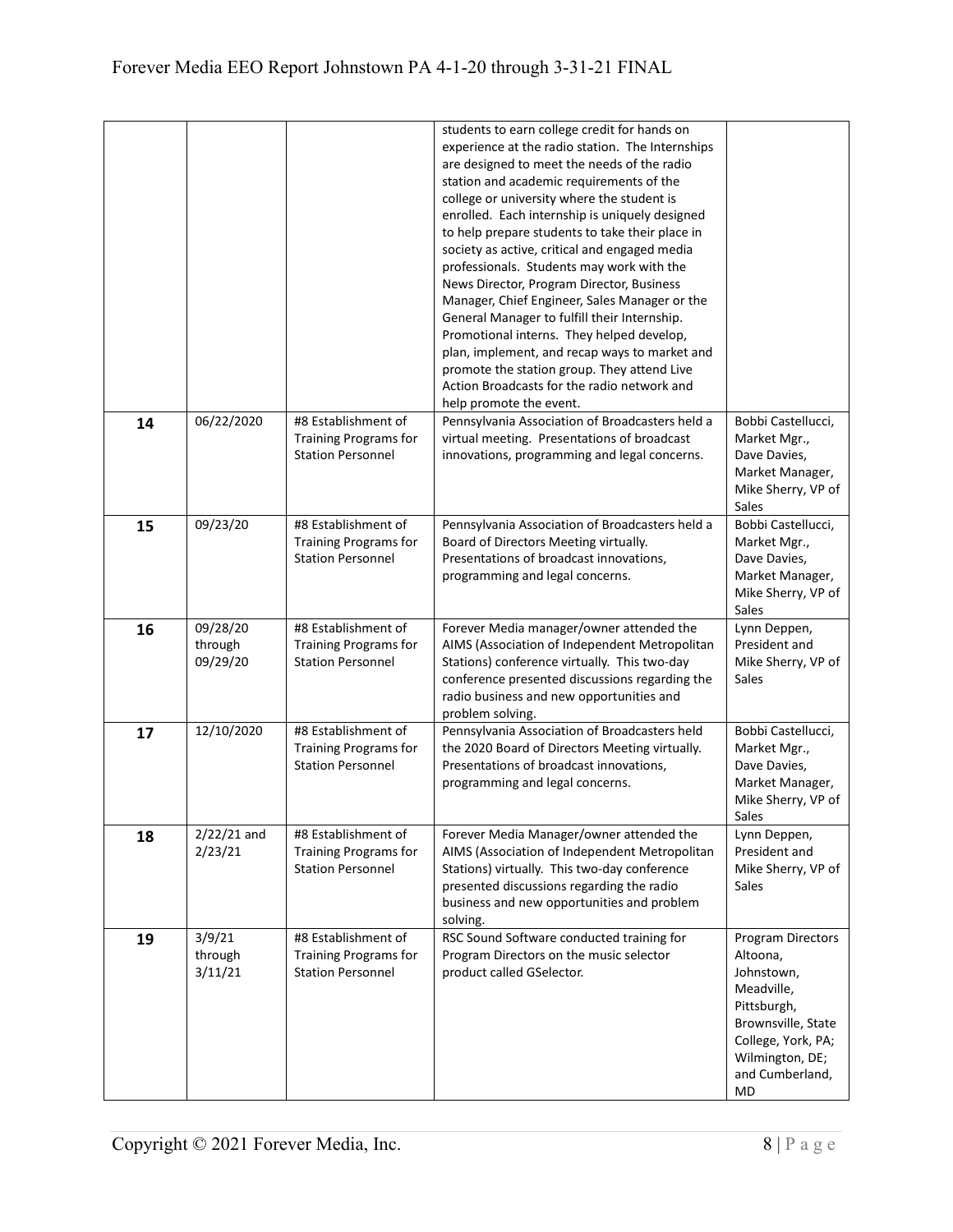| 20 | Daily                     | #8 Establishment of<br><b>Training Programs for</b><br><b>Station Personnel</b> | Account Executives are provided with daily<br>group sales meetings to further their<br>understanding of sales, communication,<br>marketing trends/opportunities and sales<br>information. These morning meetings are<br>usually led by the General Sales Manager or<br>General Manager. When individual training is<br>required, the Account Executives are assisted by<br>the General Sales Manager and/or the General<br>Manager.                                                                                                                                                                                       | Sales Staff                                                         |
|----|---------------------------|---------------------------------------------------------------------------------|---------------------------------------------------------------------------------------------------------------------------------------------------------------------------------------------------------------------------------------------------------------------------------------------------------------------------------------------------------------------------------------------------------------------------------------------------------------------------------------------------------------------------------------------------------------------------------------------------------------------------|---------------------------------------------------------------------|
| 21 | Bi-Monthly                | #8 Establishment of<br><b>Training Programs for</b><br><b>Station Personnel</b> | Forever Media Corporate Program Director,<br>Mike Stevens, conducts a bi-weekly telephone<br>conference call with the Program Directors and<br>General Managers to review, guide and train in<br>order to help them succeed in their careers and<br>the overall operation of the Radio Stations.<br>These calls routinely include coaching and<br>support from Forever Media President Lynn<br>Deppen and Radio Consultant Joel Raab.                                                                                                                                                                                     | <b>Program Directors</b><br>and GMs                                 |
| 22 | Monthly                   | #8 Establishment of<br>Training Programs for<br><b>Station Personnel</b>        | Forever Media Corporate Program Director,<br>Mike Stevens, conducts a monthly telephone<br>conference call with Production Directors and<br>copywriters to share ideas.                                                                                                                                                                                                                                                                                                                                                                                                                                                   | Program Directors<br>and copywriters                                |
| 23 | Ongoing                   | #8 Establishment of<br><b>Training Programs for</b><br><b>Station Personnel</b> | Forever Media makes available Matrix Solutions<br>to the Sales Department. Matrix offers a web-<br>based media-specific software platform that<br>enables the sales department to maximize their<br>advertising opportunities. The program<br>provides media sales workflow while giving the<br>exact information needed for prospecting,<br>managing, evaluating, and closing business.<br>Training tools for all aspects of sales are<br>provided and available within this program.                                                                                                                                    | All Management<br>and sales staff                                   |
| 24 | Annually and<br>upon hire | #8 Establishment of<br><b>Training Programs for</b><br><b>Station Personnel</b> | Forever Media supports and has a commitment<br>to the principals of equal employment<br>opportunity and intends to provide a work<br>environment free from unlawful discrimination<br>of any kind. In keeping with this commitment,<br>upon hire, all new employees are put through<br>Sexual Harassment training and every employee<br>trained annually.                                                                                                                                                                                                                                                                 | All Employees                                                       |
| 25 | Weekly                    | #8 Establishment of<br><b>Training Programs for</b><br><b>Station Personnel</b> | Forever Media incorporates an additional level<br>of employee training with the ThinkZoom-<br>P1Learning program. P1Learning provides on-<br>line training and operations development<br>solutions focused exclusively on the media<br>industry. P1 provides selling techniques and<br>concepts, tips, training, development leadership<br>advice and legal compliance requirements to<br>salespersons, human resources, supervisors and<br>management. All Forever Media employees<br>have access to hundreds of interactive courses,<br>tests and written materials on a variety of topics<br>relevant to the industry. | All Employees                                                       |
| 26 | Ongoing                   | #8 Establishment of<br><b>Training Programs for</b><br><b>Station Personnel</b> | Forever Media General Managers schedule<br>weekly, daily and individual meetings with Sales<br>Account Executives to review, guide and train in<br>order to help each succeed in their career.                                                                                                                                                                                                                                                                                                                                                                                                                            | VP of Sales, GM's,<br>GSM's, Sales Staff,<br><b>Market Managers</b> |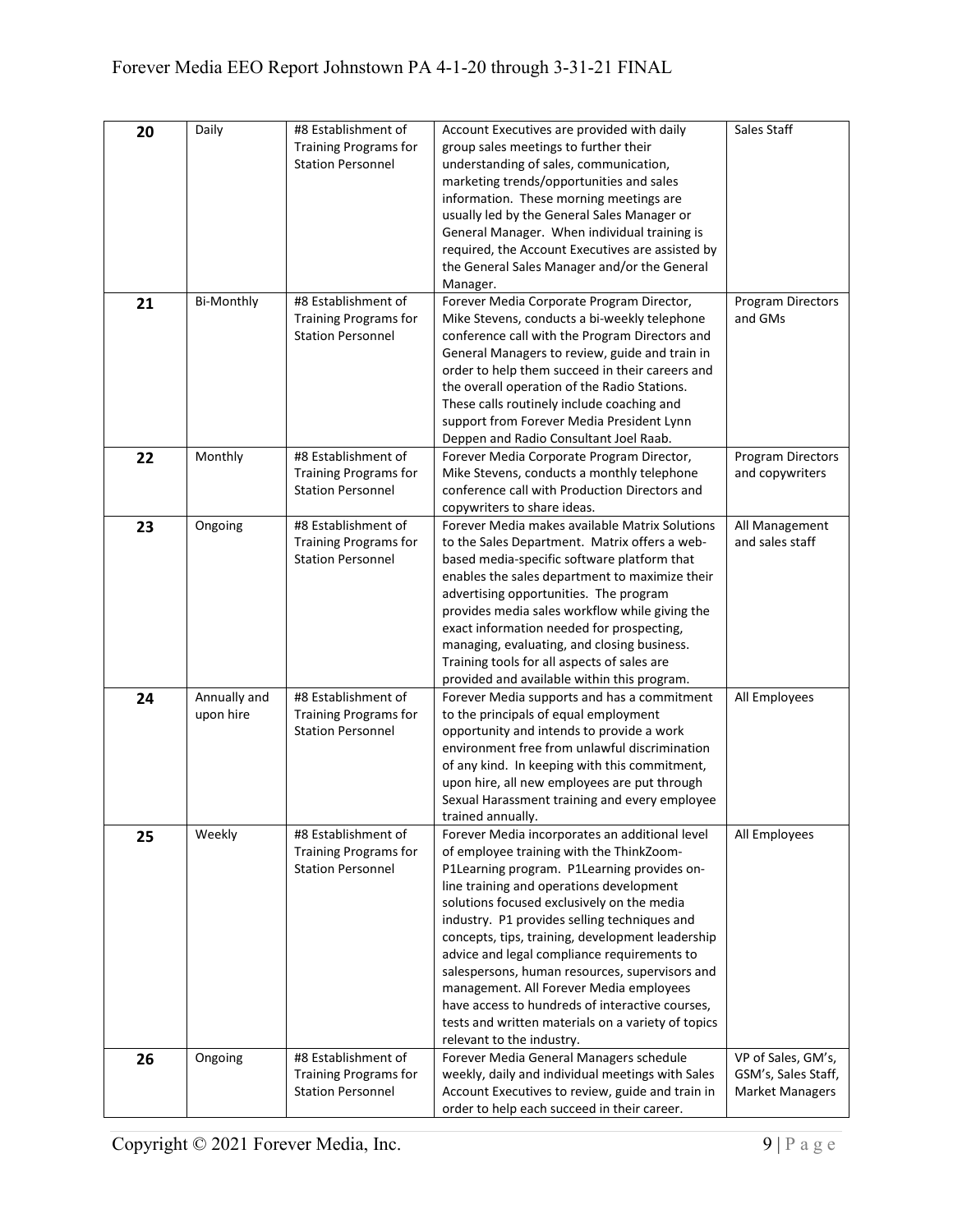|    |              |                              | Additionally, every Tuesday morning, the Vice-  |                 |
|----|--------------|------------------------------|-------------------------------------------------|-----------------|
|    |              |                              | President of Sales conducts a telephone-        |                 |
|    |              |                              | conferenced webinar to mentor all Forever       |                 |
|    |              |                              | Media station General Managers, General Sales   |                 |
|    |              |                              | Managers, Market Managers through a process     |                 |
|    |              |                              | of informal discussion of knowledge, education, |                 |
|    |              |                              | coaching and support as it relates to work,     |                 |
|    |              |                              | career, or professional development.            |                 |
|    |              | #8 Establishment of          |                                                 | Sales Staff     |
| 27 | Ongoing      |                              | The station's General Manager, General Sales    |                 |
|    |              | <b>Training Programs for</b> | Manager and Account Executives routinely train  |                 |
|    |              | <b>Station Personnel</b>     | on-line with the Radio Advertising Bureau.      |                 |
|    |              |                              | During this period, all have earned Radio       |                 |
|    |              |                              | Marketing Professional Certifications from the  |                 |
|    |              |                              | Radio Advertising Bureau. These educational     |                 |
|    |              |                              | and instructional courses are designed to       |                 |
|    |              |                              | improve our sales team's knowledge about        |                 |
|    |              |                              | radio and offers educational/instructional      |                 |
|    |              |                              | courses designed to improve management,         |                 |
|    |              |                              | daily operations and leadership of the Radio    |                 |
|    |              |                              | Stations.                                       |                 |
| 28 | Ongoing      | #8 Establishment of          | The station's General Manager, General Sales    | GM, GSM, Sales  |
|    |              | <b>Training Programs for</b> | Manager and Account Executives routinely train  | Staff           |
|    |              | <b>Station Personnel</b>     | on-line with the Radio Advertising Bureau.      |                 |
|    |              |                              | During this period, all have earned Radio       |                 |
|    |              |                              | Marketing Professional Certifications from the  |                 |
|    |              |                              | Radio Advertising Bureau. These educational     |                 |
|    |              |                              | and instructional courses are designed to       |                 |
|    |              |                              | improve our sales team's knowledge about        |                 |
|    |              |                              | radio and offers educational/instructional      |                 |
|    |              |                              | courses designed to improve management,         |                 |
|    |              |                              | daily operations and leadership of the Radio    |                 |
|    |              |                              | Stations.                                       |                 |
| 29 | Ongoing      | #8 Establishment of          | The General Manager and General Sales           | GM's, GSM's     |
|    |              | <b>Training Programs for</b> | Manager have routinely trained on-line with the |                 |
|    |              | <b>Station Personnel</b>     | Pennsylvania Associations of Broadcasters (The  |                 |
|    |              |                              | Local Broadcast Sales Team & P1 Selling).       |                 |
| 30 | Ongoing      | #8 Establishment of          | Forever Media makes available Marketron.        | Traffic staff,  |
|    |              | <b>Training Programs for</b> | Marketron offers a web-based media-specific     | Programming     |
|    |              | <b>Station Personnel</b>     | software platform that enables the traffic      | Staff, and      |
|    |              |                              | departments, production departments, and        | <b>Business</b> |
|    |              |                              | business managers to maximize their managing    | Managers        |
|    |              |                              | and invoicing of commercials, non-traditional   |                 |
|    |              |                              | revenue and digital. Training tools for all     |                 |
|    |              |                              | aspects are provided and available within this  |                 |
|    |              |                              | program.                                        |                 |
| 31 | Ongoing      | #8 Establishment of          | Forever Media makes available Nielsen. Nielsen  | Sales Staff     |
|    |              | <b>Training Programs for</b> | offers platform training for the sales          |                 |
|    |              | <b>Station Personnel</b>     | department. Training tools for all aspects are  |                 |
|    |              |                              | provided and available within this program      |                 |
|    |              |                              | including a monthly calendar of training        |                 |
|    |              |                              | sessions.                                       |                 |
| 32 | Upon request | #16 Radio Station            | We routinely give group tours of our facility,  |                 |
|    |              | Tours                        | 109 Plaza Drive, Johnstown, PA 15905 to         |                 |
|    |              |                              | organizations such as the Boy and Girl Scouts,  |                 |
|    |              |                              | elementary and high school groups, church       |                 |
|    |              |                              | groups and other similar groups. The tours      |                 |
|    |              |                              | provide an introduction to the Radio            |                 |
|    |              |                              | Broadcasting Industry and are offered for free. |                 |